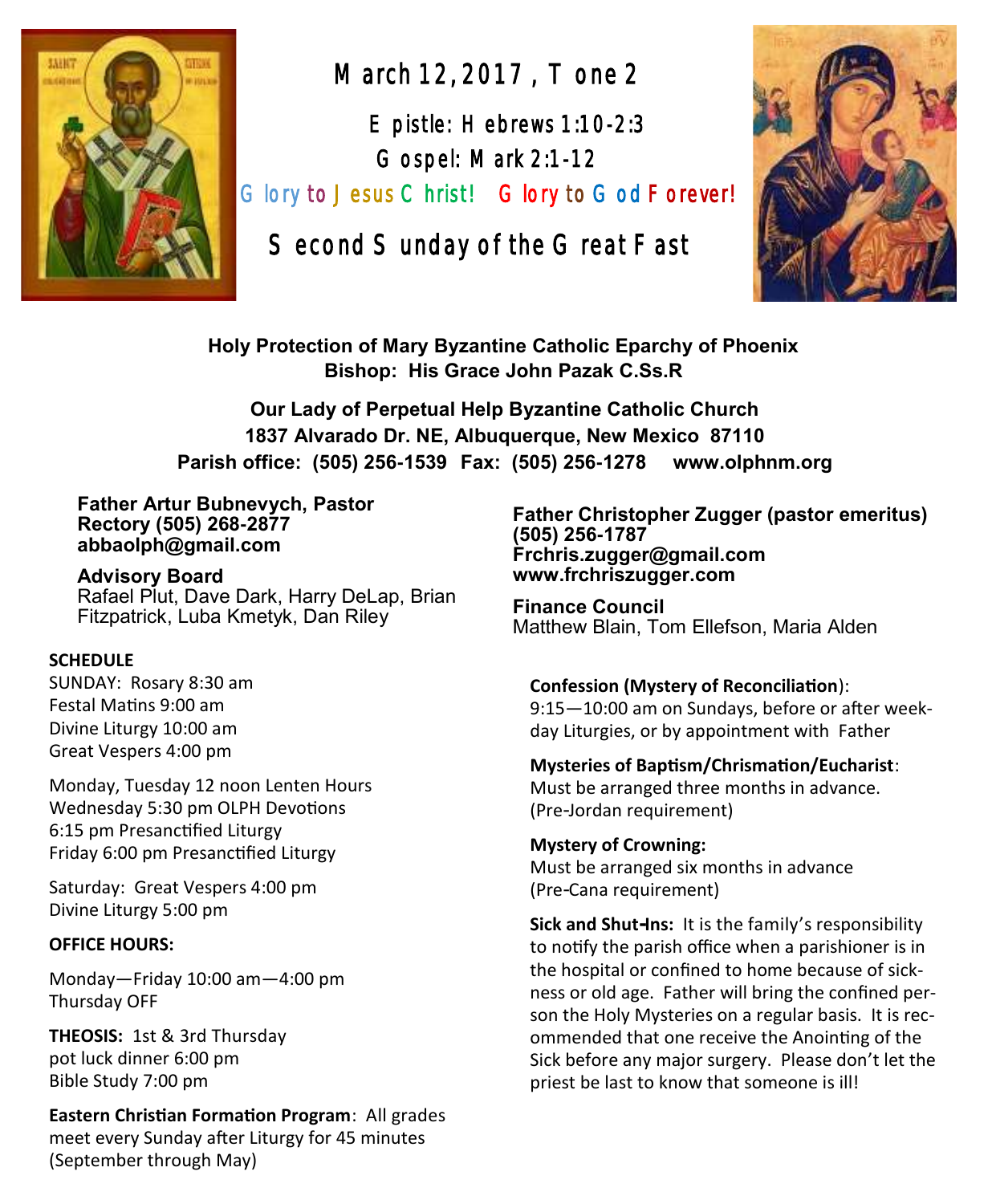**Welcome to our Church! If you are looking for a spiritual home, contact Father Artur or the office staff for more information. God bless you.**

| Today                |  | 8:30 am<br>$9:00$ am<br>10:00 am                                                                             | Rosary<br>Matins/Confessions<br>Divine Liturgy for Parishioners, Benefactors & Friends<br>Fr. Chris: Health & Blessings, Col.Gary Henry, USAF                  |  |  |
|----------------------|--|--------------------------------------------------------------------------------------------------------------|----------------------------------------------------------------------------------------------------------------------------------------------------------------|--|--|
| <b>ECF Classes</b>   |  | $4:00$ pm                                                                                                    | <b>Great Vespers</b>                                                                                                                                           |  |  |
| March 13<br>Monday   |  | Translation of the Relics of Nicephorus Patriarch<br>Readings: Genesis 6:9-22; Proverbs 8:1-21               |                                                                                                                                                                |  |  |
|                      |  | 10:00 am<br>$10:30$ am<br>5:45 pm<br>$6:00$ pm                                                               | Lenten Hours<br>Shut-ins visits<br><b>Explorers Meeting</b><br>Advisory Board Meeting                                                                          |  |  |
| March 14<br>Tuesday  |  | <b>Benedict Venerable</b><br>Readings: Genesis 7:1-5; Proverbs 8:32-9:11                                     |                                                                                                                                                                |  |  |
|                      |  | 12 noon                                                                                                      | Lenten Hours                                                                                                                                                   |  |  |
| March 15<br>Wed.     |  | <b>Agapius and Others Martyrs</b><br>Readings: Genesis 7:6-9; Proverbs 9:12-18                               |                                                                                                                                                                |  |  |
|                      |  | 5:30 pm<br>$6:15$ pm                                                                                         | <b>OLPH Devotions</b><br>Presanctified Liturgy +AI Adamsko by Pam Pettit                                                                                       |  |  |
| March 16<br>Thursday |  | Sabinus & Papas Martyrs<br>Readings: Genesis 7:11-8:4; Proverbs 10:1-22                                      |                                                                                                                                                                |  |  |
| Lenten Retreat       |  | $6:00 \text{ pm}$                                                                                            | Lenten Paraklesis / First Spiritual Conference                                                                                                                 |  |  |
| March 17<br>Friday   |  | Alexis, Man of God Venerable<br>Readings: Genesis 8:4-21; Proverbs 10:31-11:12                               |                                                                                                                                                                |  |  |
| Lenten Retreat       |  | 9-10:30 am<br>5:30 pm<br>$6:00$ pm                                                                           | Prayer & Witness For Life in front of Planned Parenthood on San Mateo<br>Confessions<br>Presanctified Liturgy / Second Spiritual Conference / meatless potluck |  |  |
| March 18<br>Saturday |  | 3rd All Souls Saturday<br>Epistle: Hebrews 10:32-38; Gospel: Mark 2:14-17                                    |                                                                                                                                                                |  |  |
| Lenten Retreat       |  | $8:00$ am<br>$9:00$ am<br>$11:00$ am                                                                         | Confessions<br>All Souls Liturgy / Panachida / 3rd Spiritual Conference<br><b>Healing Service</b>                                                              |  |  |
| March 19<br>Sunday   |  | Third Sunday of the Great Fast / Veneration of the Cross<br>Epistle: Hebrews 4:14-5:6; Gospel: Mark 8:34-9:1 |                                                                                                                                                                |  |  |
| Lenten Retreat       |  | 5:00 pm<br>6:00 pm                                                                                           | <b>Great Vespers</b><br>+Gerald & JoAnn Cooper by Mary Alice Cooper /<br>Fourth Spiritual Conference                                                           |  |  |
|                      |  | 8:30 am                                                                                                      | Rosary                                                                                                                                                         |  |  |
|                      |  | $9:00$ am<br>10:00 am                                                                                        | Matins/Confessions<br>Divine Liturgy for Parishioners, Benefactors & Friends / Fifth Spiritual Conf.<br>Fr. Chris: Health & Blessings, Henry Zugger            |  |  |
|                      |  | 4:00 pm                                                                                                      | <b>Great Vespers</b>                                                                                                                                           |  |  |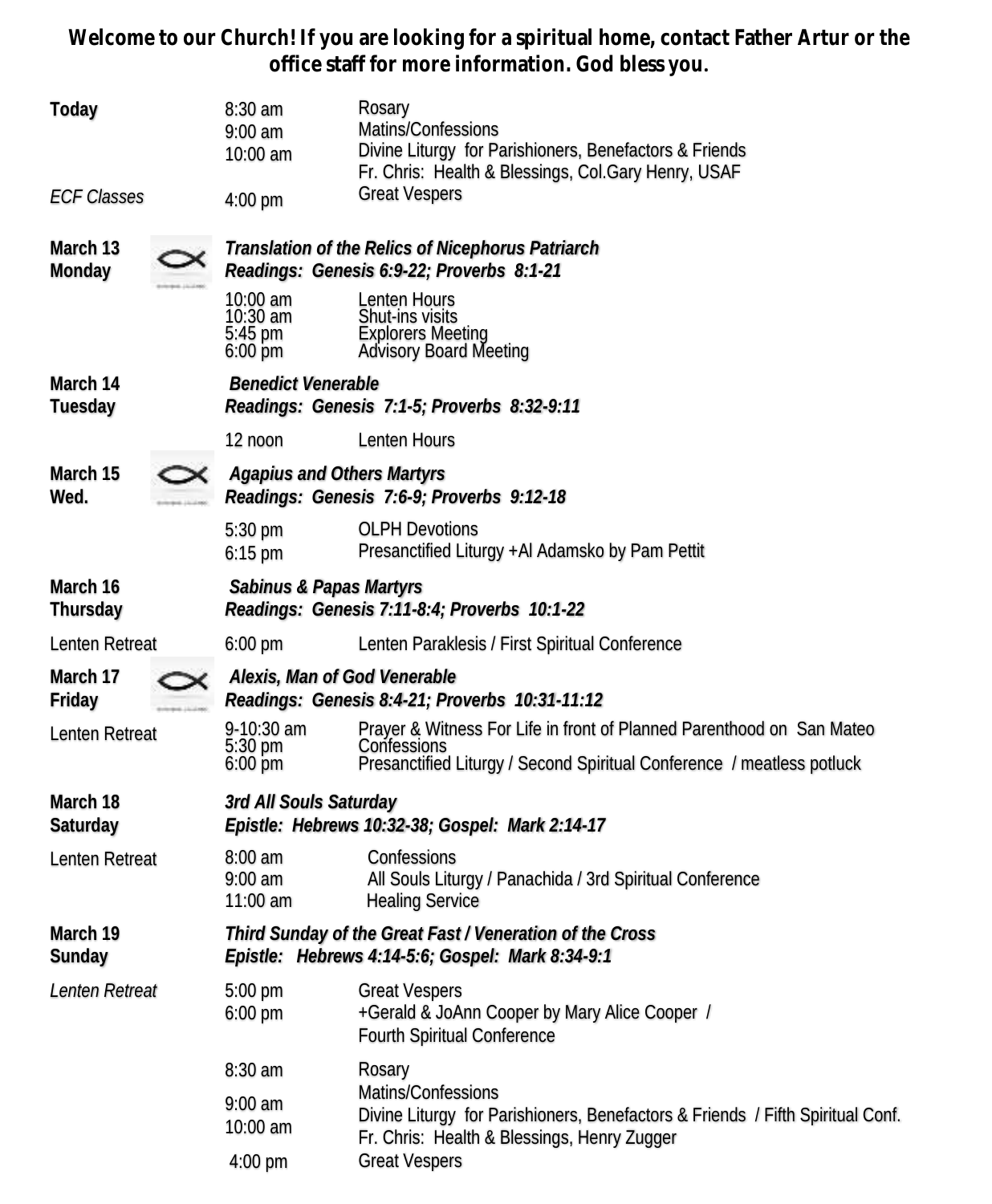Physician and Help of Those in sickness, Redeemer and Savior of the infirm; O Master and Lord of all, grant healing to your servants. Be clement, show mercy to those who have sinned much, and deliver them, O Christ, from their Iniquities, that they may glorify Your might divine

Sharif Rabadi Stephen Horner Katrina Anderson Abraham Haddad Tim & Jenny Ford Threima Leech Priscilla Hughes Steve Jakymiw Lillian Murphy Marilyn Fore Demetrius Yackanich Sven & Barbara Svensson Keith Romero

Fr. Julian Gnall Henry Zugger John & Margie Disque Phillip Fall Laura Dominquez Olga Bodnar Frances Brannan John Deflice Mary Ann Kosty Jordan Smith Maggie Batsel Jean Pesce Henry Burnette Tracy McTernan Terry Vigil

William Frank Mary Nell Preisler Mike Harahuc Robert Zadel Jack & Lorraine Hubbell Heather Mattax Larry Bennett Paola Terlaza Ruth Sousa Frank Gerace Linda Granci Barbara Irving Mary Danyluk Richard Hornung

Prayers in honor of and to the Blessed Virgin are a powerful weapon against sin, and for healing. If you recite the Rosary at home, please offer these intentions, and join us on Sunday at 8:30 am. Those who recite the Akathist to the Mother of God or the Rosary receive a partial indulgence when they do so in private, plenary indulgence when they do so as a group

### **Intentions of the Rosary**

1st Decade: Help for persecuted Catholics, especially in communist and Islamic states

2nd Decade: Spiritual and physical growth of our parish and the Byzantine Catholic Church

3rd Decade: Increase in vocations to priesthood, diaconate, and consecrated life to serve the Byzantine Catholic Church 4th Decade: Repose of the souls who have no one praying for them

5th Decade: Healing of the sick in body, mind and soul



Vocation Icon Today: Riley Next Sunday: Talamante

## **Holy Father's Intentions for March**

## **Support for Persecuted Christians.**

That persecuted Christians may be supported by the prayers and material help of the whole Church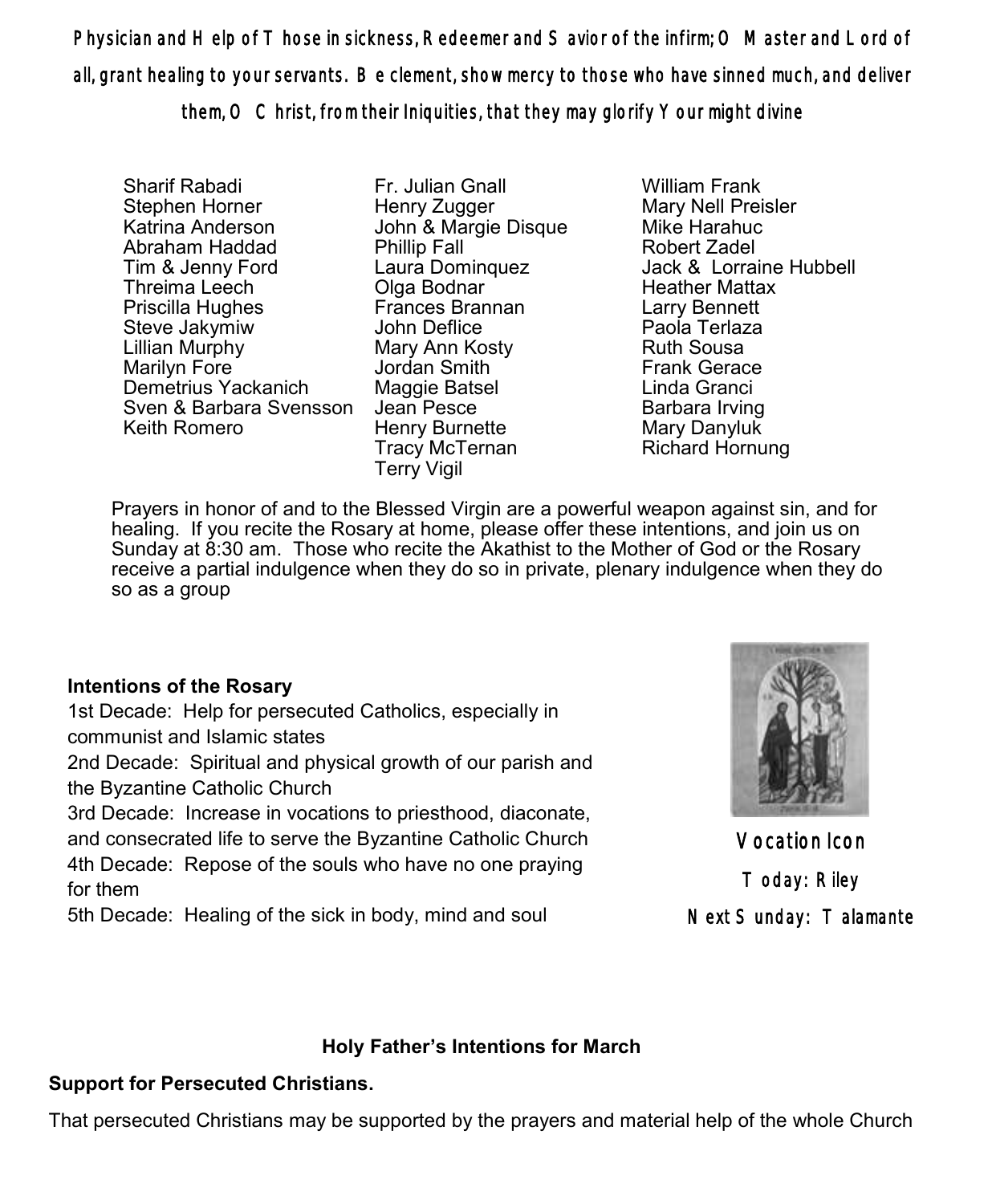March 5 2017: A ttendance: 110

### **!!!ATTENTION !!! ALL GIRLS AND WOMEN AGES 7 AND UP!!! Save the Date Myrrh Bearer's Retreat in Scottsdale AZ Dates: June 23-25, 2017 The theme for Myrrh-Bearers Retreat, 2017 is Feast-**

Our Byzantine Catholic Church has spread over the course of the year a cycle of feasts and fasts.

They unfold God's saving plan of salvation for us, highlighted by the life, death and resurrection of Christ and the presence of the Holy Spirit.

Embracing the moments of Redemption will be the primary focus of reflections. Pasha and the Twelve Major Feasts take us step by step through the course of the liturgical year.

How do we celebrate these Feasts? One author suggests that the Feasts are sublime moments when "Heaven meets Earth". To experience as fully as possible such celebrations, participation in the liturgical life of the Church is primary, preceded by preparation of the domestic (home) church. In addition, the greater the Feast; the greater the Fast.

Please join us for the Myrrh-Bearers Retreat this year at the Franciscan Renewal Center in Scottsdale, AZ. Registrations forms will be available soon.

### **For more information and if you have any questions please see Carli Bonham. Thank you!!!**

## **Parish Lenten Retreat IS HERE :**

Father John Sianchuk, CSsR of the Yorkton Redemptorists in Canada will be our Retreat Master starting this coming Thursday March 16 at 6pm with Lenten Paraklesis and First Spiritual Conference up until Holy Cross Sunday March 19, 10 am Divine Liturgy.

**ing and Fasting.**

This is a unique gift and a great blessing from the Lord to have Father John at OLPH for the spiritual exercises. Please use this exceptional opportunity to improve your spiritual life. Retreat flyers are available on the Greeting Table by the Holy Water font. Please plan now to attend this special event as often as you are able to and invite your relatives, co-workers, and friends to join us. God bless you!

| <b>DATE</b> | <b>READER</b>         | <b>TROJCA</b>              | <b>GREETER</b>  | <b>COUNTER</b>                   | <b>HOST</b>                    |
|-------------|-----------------------|----------------------------|-----------------|----------------------------------|--------------------------------|
|             | March 19 Jose Salazar | Delilah Chavez Eva Schuler | Miles Gloetzner | Michael Wells<br>Miles Gloetzner | $K \circ f C$<br>benefit lunch |

## **Barbara's Hall Report**

Jana Brewer arranged for an organized pot luck. In keeping with the theme of Lent, we had spaghetti with meatless sauce (still very tasty) and a very large salad, and bread. Thanks to all who participated in the planning, set-up, serving, and clean-up!

**The Explorers** need some good men to serve as role models for the children. Safe Environment Training is required, and takes only about two hours. Please see Miles Gloetzner. Thank you!!!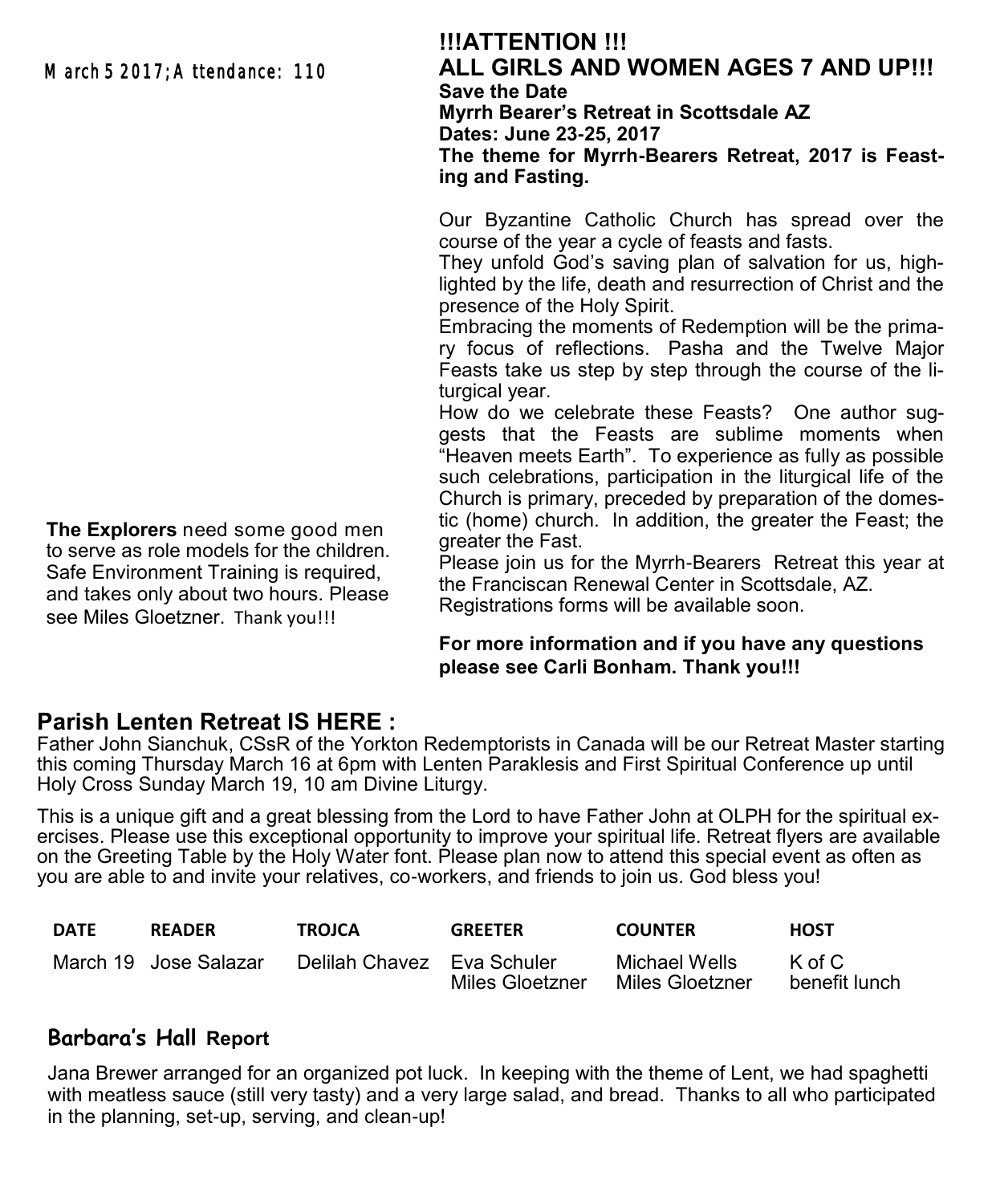## **Coming Events—Mark Your Calendars Now**

| March 27<br>Monday   | 10:30 am Shut-ins Visits<br>5:45 pm Explorers Meeting                                                                                                                          |  |  |  |  |
|----------------------|--------------------------------------------------------------------------------------------------------------------------------------------------------------------------------|--|--|--|--|
| March 28<br>Tuesday  | 6:30 pm CAFÉ meeting at UNM                                                                                                                                                    |  |  |  |  |
| March 23<br>Thursday | 6:00 pm pot luck dinner<br>7:00 pm THEOSIS: Mystery of the Byzantine Liturgy                                                                                                   |  |  |  |  |
| March 25<br>Saturday | Annunciation of the Theotokos / Solemn Holy Day<br>9:00 am Divine Liturgy                                                                                                      |  |  |  |  |
| March 27<br>Monday   | 6:00 pm Bazaar meeting in the conference room                                                                                                                                  |  |  |  |  |
| March 30<br>Thursday | 7:00 pm Matins with Great Canon of St. Andrew of Crete<br>with prostrations                                                                                                    |  |  |  |  |
| April 1<br>Saturday  | 9:00 am Akathist to the Most Holy Theotokos                                                                                                                                    |  |  |  |  |
| April 8<br>Saturday  | 9:00 am Divine Liturgy Saturday of Lazarus                                                                                                                                     |  |  |  |  |
| April 10<br>Monday   | 6:00 pm Bridegroom Matins                                                                                                                                                      |  |  |  |  |
| April 11<br>Tuesday  | 6:00 pm Bridegroom Matins                                                                                                                                                      |  |  |  |  |
| April 12<br>Wed.     | 7:00 pm Presanctified Liturgy / Holy Anointing                                                                                                                                 |  |  |  |  |
| April 13<br>Thursday | <b>Holy Thursday</b><br>7:00 pm Divine Liturgy of St. Basil the Great                                                                                                          |  |  |  |  |
| April 14<br>Friday   | <b>Good Friday</b><br>10:00 am Passion Matins<br>7:00 pm Vespers & Procession with the Burial Shroud<br>9 pm - 11:30 am Saturday--All Night Vigil<br>11:30 pm Jerusalem Matins |  |  |  |  |
| April 15             | <b>Holy Saturday</b>                                                                                                                                                           |  |  |  |  |
| Saturday             | 11:00 am Akathist to the Life-bearing Tomb of Christ<br>6:00 pm Vigil Divine Liturgy / Blessing of Easter Baskets                                                              |  |  |  |  |
| April 16<br>Sunday   | <b>Resurrection of Our Lord-THE FEAST OF FEASTS</b><br>9:00 am Resurrection Matins and Divine Liturgy                                                                          |  |  |  |  |

### **Sunday of St Gregory**

**30 Steps to Holiness (\$18.95)** is a day -by-day guide through one of the most important Eastern Christian books, St John Climacus' *Ladder of Divine Ascent*. With this book, you can really enter into St. John's beautiful meditations and walk with him during Lent, and any time of the year, to a better relationship with God.

**A Guide to the Passion of Christ: 100 Questions (\$6).**  This is a guide to Mel Gibson's famous film. It goes scene by scene of the movie, telling us why certain things are shown, what was happening in the historical Passion of Jesus and why, and addressing some of the controversies. It provides an excellent guide, which you should read ahead of time and keep on hand when watching the movie.

**The Zacchaeus Tree: A Family Guide Through the Season of the Great Fast (\$27)**. Scriptures, prayers, and activities to make this week come alive for yourself and those around you. Great ideas for children's crafts and things to do for others, including: great explanation of hesychasm and the Jesus Prayer , icon corner, helping around the house.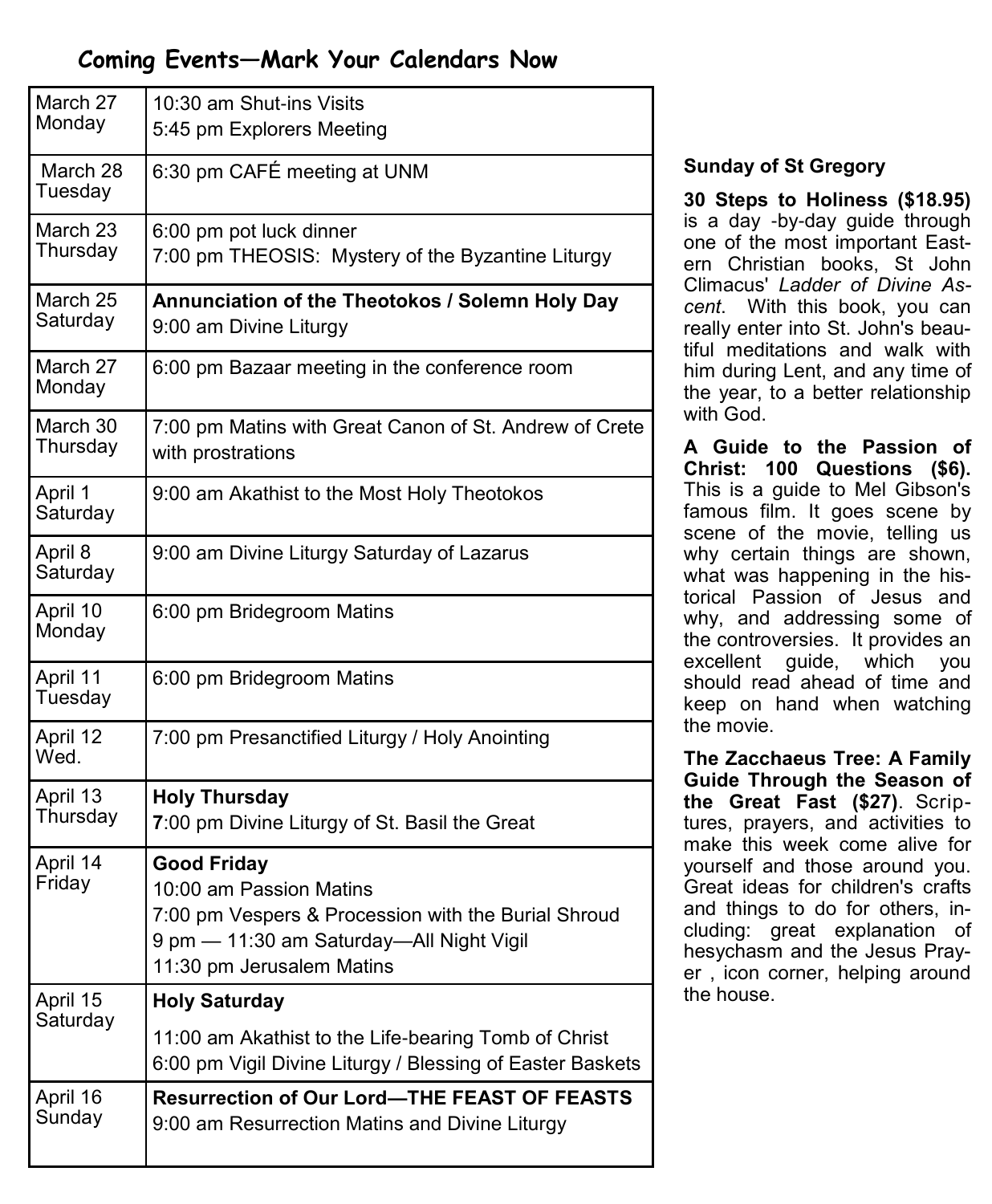#### **Our ANNUAL BAZAAR this year is on Saturday, May 20, 10AM-4PM!!!** Kick off meeting is scheduled on **Monday March 27 at 6 pm in the conference room.**

All "Bazaar Helpers" are invited. We need a good team which will include following assignments: Book Store, Greeters, Money collection for food, Baking, Raffle, Food sales/food preparation, drinks, set up decorations, outside signs, tables, umbrellas, chairs e.c.t. Our Annual Bazaar is always an opportunity to make our wonderful church known to other people, to reach out, to evangelize, to advertise our Gift Shop, an excellent fundraiser.

Above all it is a blessing and fun when we work together!!! Thank you and see you there.

**Alive in Christ:** The Holy Protection Eparchy of Phoenix Vocations Office announces "Alive in Christ 2017." This "ascetical boot camp" retreat is to take place Thursday to Sunday, 6 to 9 July 2017 at Prescott Pines Christian Camp, Prescott, AZ. Parish boys from 7 to 17 years of age and their fathers are invited to attend. Boys under 11 years old must have a father or legal male guardian in attendance. The camp aims at helping young men mature in their Catholic faith and a life of authentic Christian discipleship by means of an intensive spiritual program coupled with recreation and friendship building. Application forms and further information are now available on the greeting table by the holy water font. Applications and tuition are due by **May 12th (deadline)**. For further details, please feel free to contact Father Michael O'Loughlin, Eparchial Vocations Director, at 720-254-[9219 o](tel:%28720%29%20254-9219)r michaelpau[loloughli@gmail.com.](mailto:michaelpauloloughli@gmail.com) Or, Father Michael Mandelas, Assistant Vocations Director, at 206329-9219 or [mjmandelas@gmail.com](mailto:mjmandelas@gmail.com) 

**The Knights of Columbus** will host a vegetarian frito pie dinner after Liturgy next Sunday, March 19. This is a free-will offering to support the work of our Council, dedicated to Bl. Paul Gojdich, in feeding and clothing the homeless and providing for other activities. We appreciate your support, but above all, come to the hall and enjoy the meal and socialize with one another!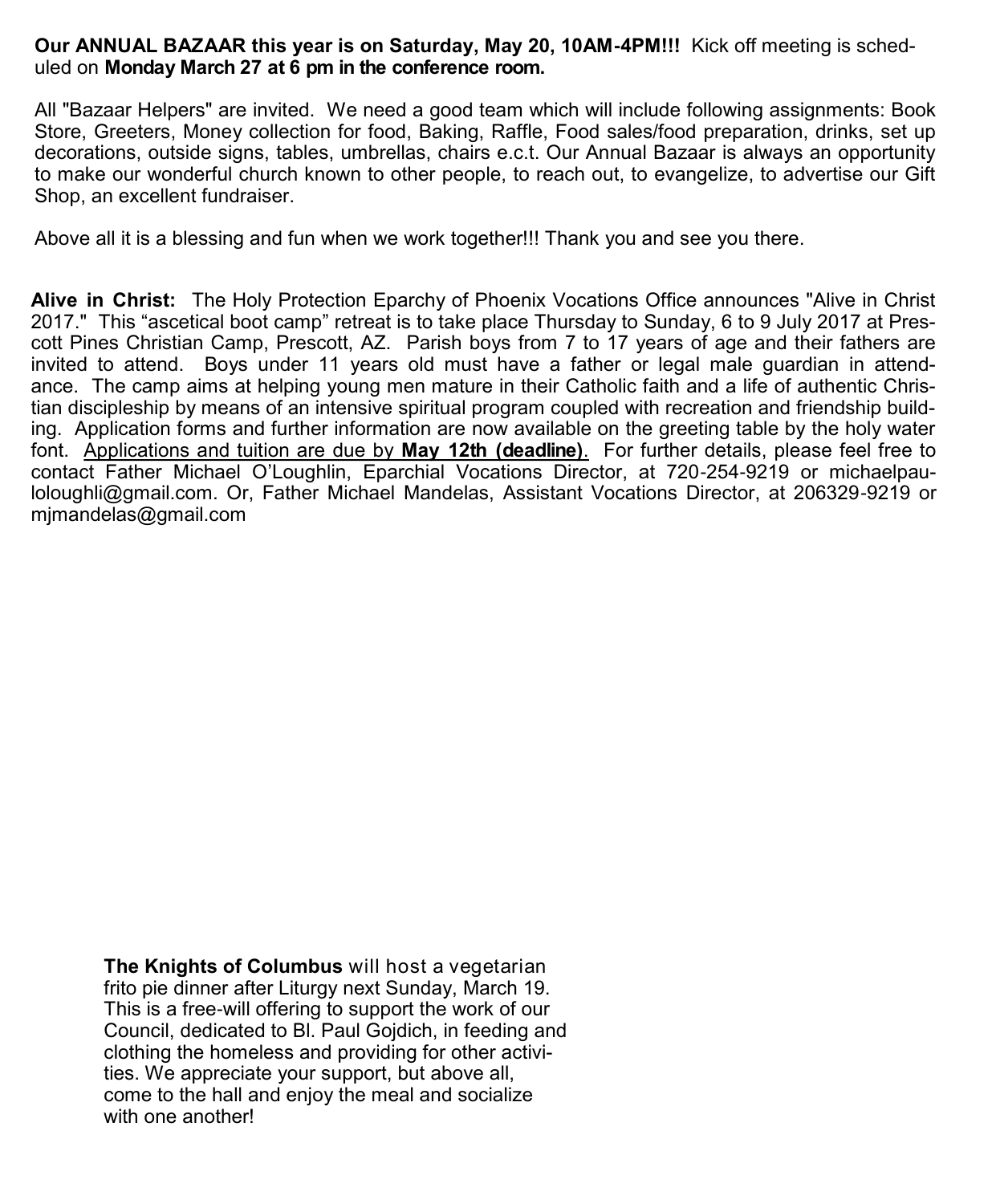## **Hesychasm / Jesus Prayer /St Gregory Palamas**

Previously, Churches using the Byzantine rite celebrated St. Polycarp of Smyrna, who was ordained bishop by St. John the Evangelist, on the second Sunday of Lent. That commemoration has been replaced by that of St. Gregory Palamas, the famous defender of hesychasm in the  $14<sup>th</sup>$  century. Replacing an ancient commemoration as that of Polycarp gives us an idea of just how important the hesychast controversy was.

The monks of Mount Athos had been condemned by the monk Barlaam, an Italo-Greek monk from Calabria in Italy, who favored education over contemplation, and who emphasized that God is unknowable in this life. The monks taught hesychasm, using the Jesus Prayer and certain body postures or breathing, so as to draw very close to God, and for some, to see the Divine Light in this lifetime. **In this, they were following the practices of the Desert Fathers of old. The Jesus Prayer is one of the most ancient in the Church:** *Lord Jesus Christ, Son of God, have mercy on me, a sinner.* 

The monks recommended certain breathing techniques, or positions of the body, while reciting the Prayer. This rigid use of the body postures was repeatedly – and rightly - condemned by many saints and writers as people could end making the physical position and breathing more important than the Prayer, and because unnecessary side effects could happen to the body. Gregory himself emphasized that such physical practices had to be done only with the guidance of a true spiritual elder. The Jesus Prayer, so central in our spirituality, when used well, has a profound effect so that:

*he who is in prayer experiences the fullness of the divine presence, of Life Itself, of Life abundant and unfathomable, then his own life strikes him as a tiny drop in comparison to the boundless ocean. That is what the righteous and long-suffering Job felt as he attained the height of spiritual perfection. He*  felt himself to be dust and ashes; he felt that he was melting and vanishing as does snow when *struck by the sun's burning rays (Job 42:6) (Orthodox Life, vol. 28, no. 5, 1978).*

Further, St. Gregory taught that the mystic, even without education, could have greater knowledge of God than others, but he made the crucial distinction between energies of God, and the essence of God. Essentially, **God can not be known in His essence by any human, but His energies (what God sends forth in His creation), can be known.** In this, he quoted the ancient Cappadocian Fathers. As for the body postures and breathing, since the person is body and soul, uses of the body can affect the soul. In the end, he wrote that **hesychasm teaches that one can see the Light of God, but only with repentance, interior conversion, constant prayer, and spiritual direction.** This invitation to union with God is open to every Christian.

## **St. Patrick Enlightener of Ireland**

March 17 is the feast of Saint Patrick. In the Byzantine Typikon, he is honored as the **"Enlightener of Ireland**." Patrick lived from about 387 to about 417, and is the most famous of the Romano-British missionary saints. He is the patron saint of Ireland, serving there as a bishop in the north and west and firmly planting the Catholic Faith among the Irish. Son of a deacon, he had been kidnapped as a youth from Britain by Irish slavers, but after years of suffering escaped. Restored to his family and much more fervent in his faith, he realized that the pagan Irish needed redemption and that God was calling him to make a great sacrifice: to abandon his home willingly, and return. He did so, building on the small Christian community on the island planted by other missionaries, and evangelizing all of the kingdoms and establishing monasteries for men and women.

According to legend, he used the three-leaf shamrock to explain the mystery of the Trinity: three Persons in One God. This remains his symbol, and that of Ireland today.